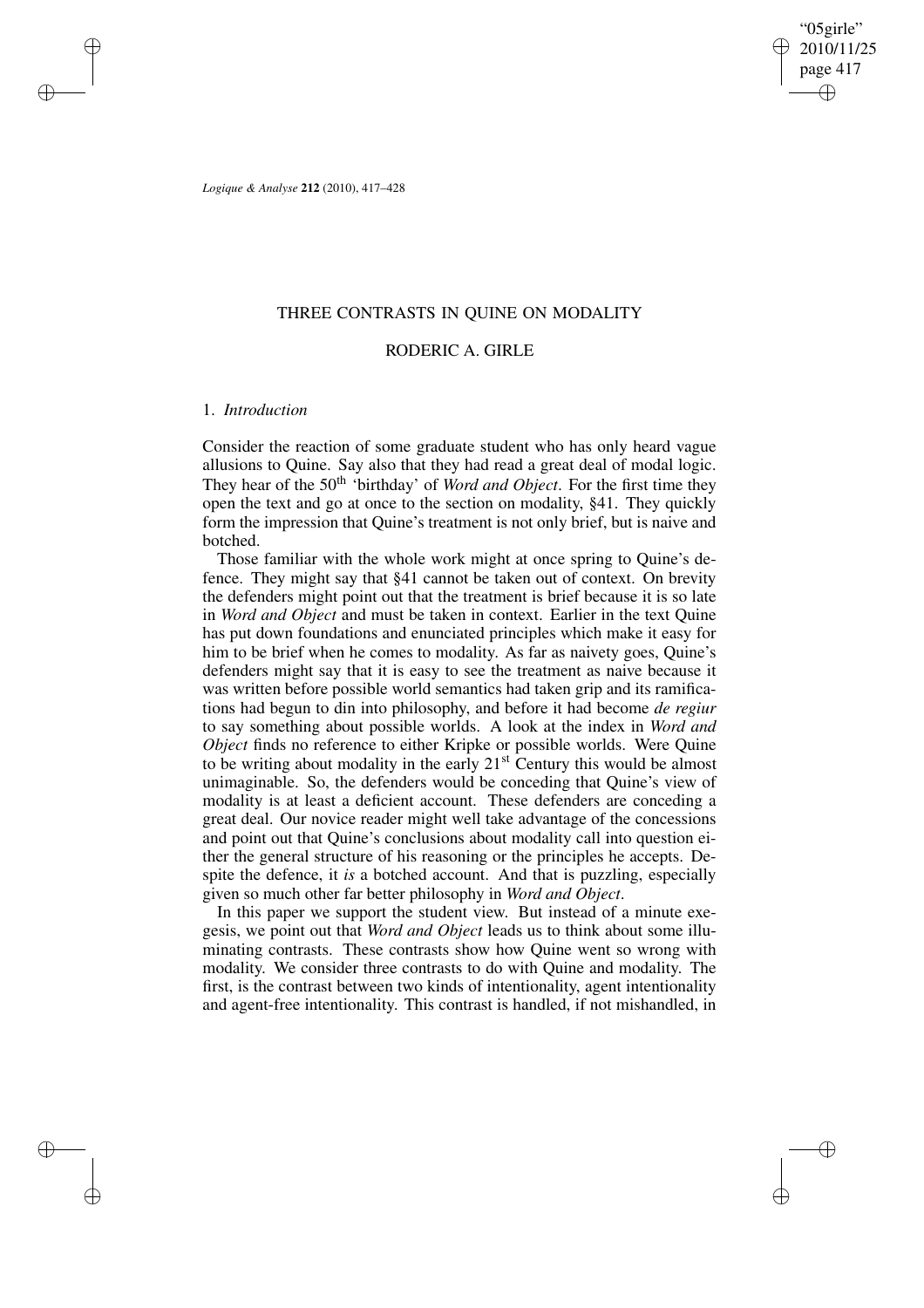418 RODERIC A. GIRLE

"05girle" 2010/11/25 page 418

✐

✐

✐

✐

an unfortunate way in Quine. The second, and probably the most important contrast is internal to *Word and Object*. It is an internal inconsistency of methodology. We can see this contrast by comparing Quine's approach to questions of the language of quantification and identity with his approach to questions of the language of modality. This contrast can be pointed up by looking at the approach of Alan White to logical necessity in *Modal Thinking*. The third contrast is a kind of external-internal contrast — the contrast between Quine's methodology in approaching modality and the fairly standard methodology of the last twenty years in first order modal logic. There is a sense in which Quine's account of modality is quite typical of the philosophers before possible worlds semantics. It centres on a confusion about analyticity and necessity.

Lest these contrasts bring us to the opinion that Quine really had a wholly defective view of modality, we might ask if there is anything Quine says which has some validity. There is. Quine says things about the attribution of knowledge and belief which makes such attributions at least interesting if not problematic.

# 2. *The Agent-based and Agent-free Contrast*

We begin with the contrast between *agent-indexed* propositional attitudes and *agent-free* propositional attitudes. In modal logic agent-indexed propositional attitudes are exemplified in epistemic, doxastic and deontic logic. In such logic the modal symbols are *agent indexed* so that, for example, the  $\square$  when indexed with agent a,  $\square_a$ , written as  $K_a$ , reads as a *knows that*. Without such indexing we have logics for necessity, possibility, time and proof. What is really lacking in Quine is a proper recognition of the nature of the contrast between *agent-indexed* propositional attitudes and *agent-free* propositional attitudes. Some might baulk at the distinction just suggested and say that the overall category is the *intentional*. This is the category which Quine discusses in §45, and in which he properly acknowledges Brentano's development of the idea of the intentional. Even though Quine acknowledges Brentano he explicitly rejects the "science of the intentional." (p. 221) When we look at the way in which Quine proceeds it seems quite wilful of him to reject outright the science of the intentional. Accepting that there is a science of the intentional does not oblige one to accept Brentano's account. He throws out the baby with the bath water. Quine uses examples which are clearly intentional examples, cases of belief, searching, hunting and desiring. But he uses them to say that our use of these propositional attitudes is somehow deficient, confused and misleading. But if there is a theory which gives a coherent account of such uses, then mayhap we can develop a view

✐

✐

✐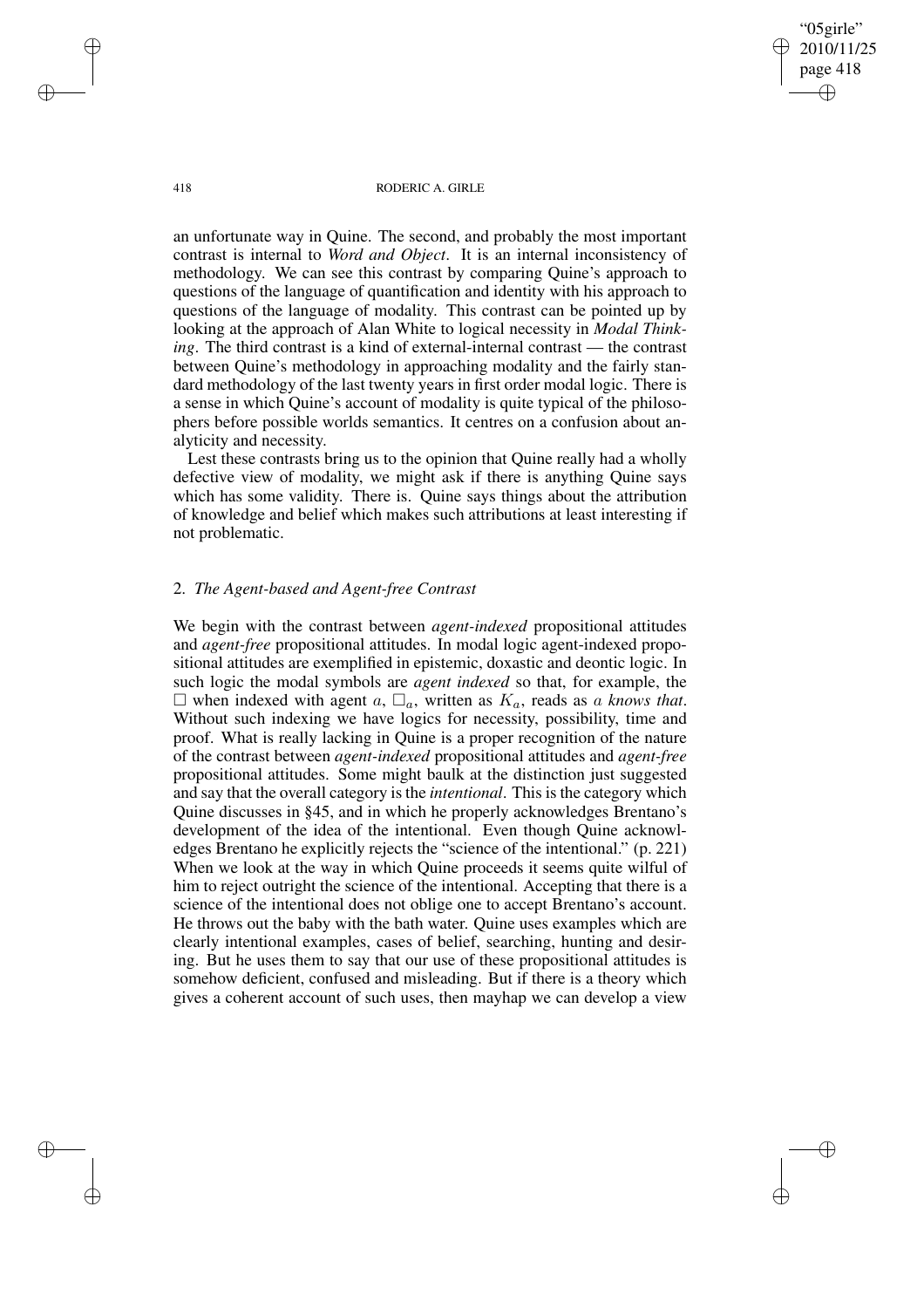✐

✐

✐

✐

of belief and looking for and other such so that the everyday use becomes quite understandable and useful.

Quine's *Word and Object* examples of looking for and hunting and all sorts of desiring are agent-intentional but not propositional attitude examples. What Quine wants to do is avoid the logical modalities, or to show that they are so confused that we are best served by avoiding them. Nonetheless, Quine is unable to fully resist the notion that the logical modalities are agent-free propositional attitudes. There is a very brief acknowledgment of this kind of agent-based distinction at the beginning of §41 where Quine writes:

There are some obscure idioms that seem much like those of the propositional attitudes except that they lack the personal reference; viz., the so-called logical modalities 'Necessarily . . .', 'Possibly . . .'.

There follows just one paragraph of remarks about the ordinary usage of 'possibly' and of 'necessarily'. This usage is branded 'non-philosophical' and is followed by the statement:

But what is called logical modality is none of these things. Used as a logical modality, 'necessarily' imputes necessity unconditionally and impersonally, as an absolute mode of truth;

Quine then goes on to modal logic. Modal logic is represented as the regimentation or formalisation of this impersonal logical modality.

Quine's problem here is that he is unable to draw a proper contrast, one which gives more than his "seem much like". Let us adopt the distinction between *agent intentionality* and *agent-free intentionality*. Agent intentionality can be further divided into propositional agent intentionality (believe, know, etc.) and non-propositional agent intentionality (look for, hunt, desire). In the former case the object of the agent's intentional stance will be propositional, as in, "a believes that Cicero is not Tully." In the latter case the object of the agent's intentional stance will not be propositional, but could be towards an individual such as the Dean of the Faculty as in, " $a$  is looking for the Dean." Propositional agent intentionality is a propositional attitude. There is another problem which can be seen as a consequence of the failure to make the agent/agent-free distinction. It's that Quine needs agent-indexed cases to make many of his important points about the failure of the substitutivity of identicals. So he begins with the more complex cases of agent-indexed intentionality, and only later comes to the simpler cases which "lack the personal reference" in his later remarks about modality.

"05girle" 2010/11/25 page 419

✐

✐

✐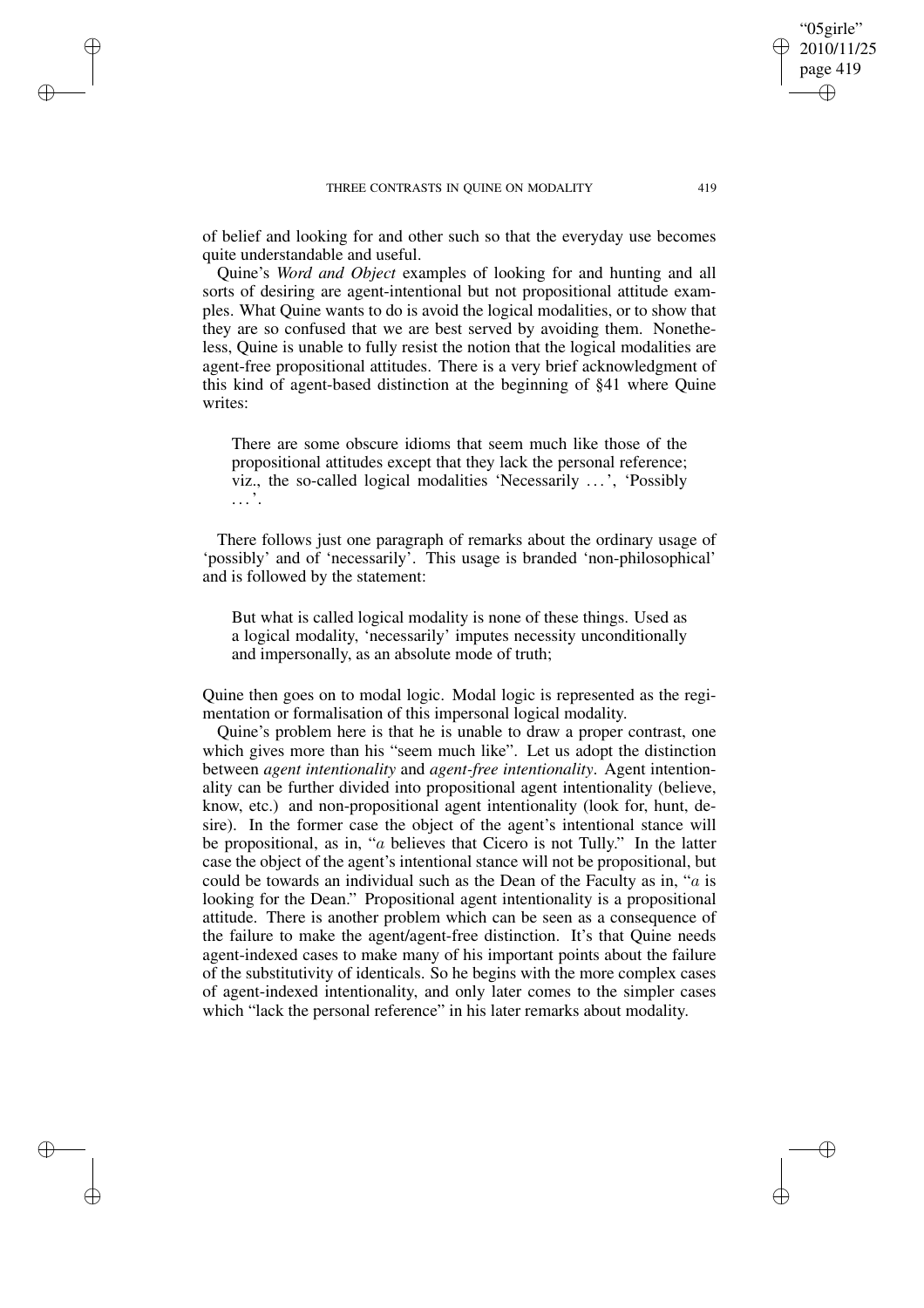"05girle" 2010/11/25 page 420 ✐ ✐

✐

✐

#### 420 RODERIC A. GIRLE

Quine's leaving of modality so late in *Word and Object* is in contrast to more recent treatments of propositional intentionality in which agent-free intentionality is seen as basic. Agent-free intentionality is modality, and propositional attitudes such as belief and knowledge are seen as more complex agent-indexed applications of agent-free intentionality. In this spirit Hintikka's *Knowledge and Belief* is seen as the application of the modal logics S4 and D4 to the propositional attitudes of knowledge and belief to give epistemic and doxastic logic. The modal operators are agent indexed so that the  $\Box$  of S4 when indexed with agent a,  $\Box_a$  written as  $K_a$ , is read as *a knows that* and the  $\Box$  of D4 when indexed with agent *a*,  $\Box$ <sub>*a*</sub> written as Ba, is read as a *believes that*. Not too long after the publication of *Word and Object* Rennie (1968) pointed out that epistemic and doxastic logics are multi-modal logics and provided models for such logics.

It is important to see that there is a standard method which begins with the simple agent-free modal case and moves to the more complex propositional attitudes. The contrast which is almost ignored in Quine is seen as a contrast between the simpler and the more complex. This standard method is not sacrosanct, but it does make sense to start with what are taken to be the simple cases and then move to more complex cases of the same kind. In discussing the third contrast we will see it as a contrast between simpler and more complex in term of possible worlds, and especially accessibility.

Quine's discussion of propositional intentionality is the other way round. The key to understanding his choice of these cases is that they are sentences in which there are terms and contexts for which the substitutivity of identicals fail. The substitutivity of identicals is the key issue in his mind. Intentionality is secondary. He begins with quotational examples and with an example of 'looking for'. Although the latter is not an example of *propositional* attitude, it is nonetheless, an example of agent intentionality, just as his next example of hunting is an agent example. Even more crucially, these are examples where what is being looked for or hunted might not exist. An agent might look for Excalibur or wish to see a dragon. One might make the aside comment that Quine's adherence to the existential import of quantifiers, and to Parmenides' Principle that one cannot sensibly talk about or mention the non-existent bedevils much of his discussion of intentionality examples. (See my 2007) Quine's focus on the substitutivity of identicals leads to his ignoring other very important issues, not that the substitutivity of identicals is unimportant. It's a question of brushing over intentionality issues instead of giving them their rightful place.

✐

✐

✐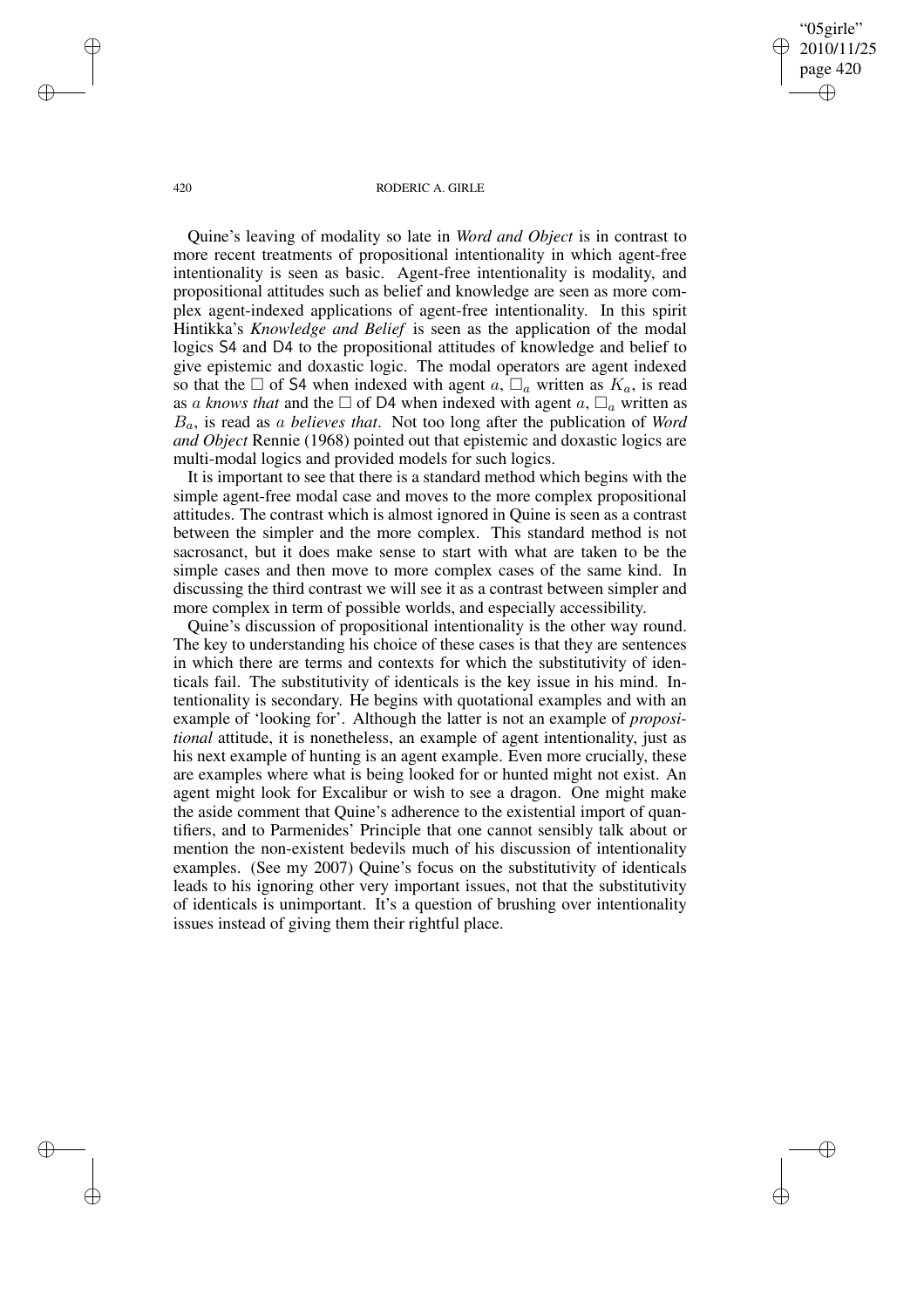# 3. *The Methodology Contrast*

✐

✐

✐

✐

One impression we get from Quine's approach to modality is that the treatment is so brief. There seems to be no real effort to analyse either ordinary language or philosophical usage. This is in marked contrast to his approach to questions of quantification and identity. In that area he undertakes detailed and extensive analysis. Quine's lack of careful analysis of modal matters raises the possibility of serious mistakes or serious omissions. There is a marked contrast. There is a failure of methodology. We begin with a consideration of Quine's approach. This is then compared with an exemplar of very careful analysis in White's *Modal Thinking*. Quine begins by appealing to a common view that necessity is to be equated with some kind of logical necessity, the necessity of analyticity:

a sentence beginning with 'necessarily' is true if and only if the rest of it is analytic. . . .If for the sake of argument we accept the term 'analytic' as predicable of sentences (hence as attachable predicatively to quotations or other singular terms designating sentences), then 'necessarily' amounts to 'is analytic' plus an antecedent pair of quotation marks. (p. 195)

This approach of equating necessary with analytic is fraught with danger. There is no real analysis. It's not just that the analysis is too swift and superficial, there is nothing. First, according to White, the sort of definition given above is not correct of ordinary usage. Second, it is not correct of philosophical usage either. Philosophical usage is idiosyncratic and technical. This distinction is quite important, especially for the philosophical use of 'necessary truth'. Quine does point out that technical use can be different to ordinary use, and there are influences of each on the other. Quine discusses how, in the evolution and ongoing changes to ordinary language, technical language can become part of ordinary usage.

Some departures [from ordinary language], if the need that prompts them persists, may be adhered to, thus becoming ordinary language in the narrow sense; and herein lies one factor in the evolution of language. (p. 158)

We can apply Quine's comments to point out that some departures from ordinary philosophical usage into the use of the technical language of formal logic might also come to be adhered to, and thus become part of ordinary philosophical language in the narrow sense. There is a danger in this. The

"05girle" 2010/11/25 page 421

✐

✐

✐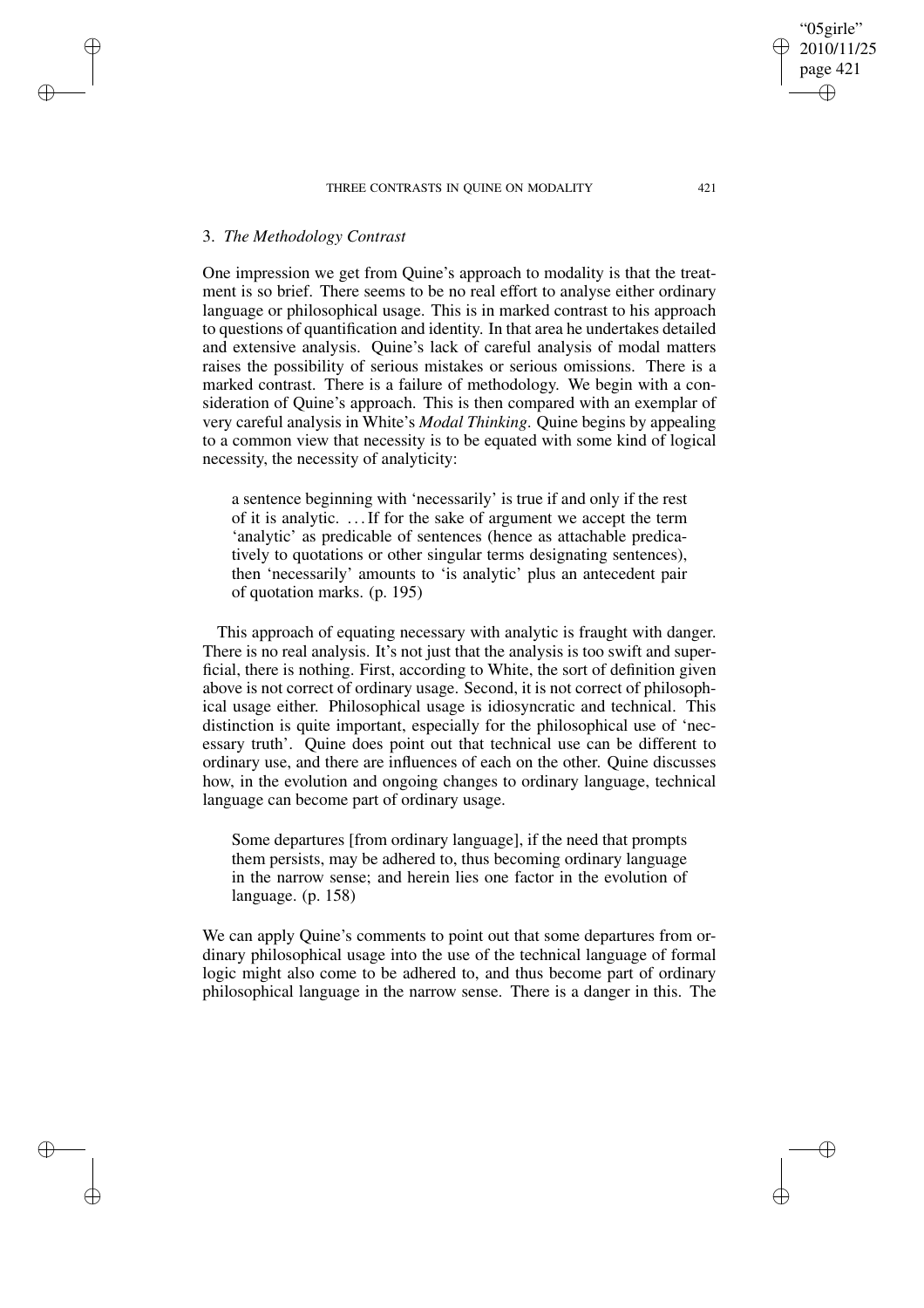"05girle" 2010/11/25 page 422 ✐ ✐

✐

✐

#### 422 RODERIC A. GIRLE

technical language might be as seriously misleading as was the technical language of the astronomical spheres, yet the terminology of the astronomical spheres became quite deeply embedded in ordinary language. It might be the same for modality. The standard understanding of modal logic, especially S5, as the logic of 'possible that' and 'necessary that' has certainly become embedded in ordinary philosophical language. But ordinary philosophical usage is not the same as everyday usage outside the academic sphere.

In *Modal Thinking* White gives a careful analysis of everyday use of necessity and possibility. It soon becomes clear that the everyday usage is not the same as the logic-influenced philosophical usage. White shows that in everyday use there are at least two kinds of possibility. One is what could be called *qualifiable* (my terminology) possibility such as *logically possible*, *economically possible*, *physically possible*, *practically possible*, and many more. This kind of qualifiable possibility pairs with necessity and is expressed with 'for' as in *It is not practically possible for anyone to swim across here*. Even philosophers can take advantage of qualified possibility. Qualified possibility and necessity are spelled out and used in Chalmers' *The Conscious Mind* (p. 35 ff), where he uses the contrast between *logically necessary* and *naturally necessary* to make crucial distinctions.

The other kind of possibility is *variable* (my terminology) possibility such as in *It's just barely possible that he swam across here*. and in *It's quite possible that he swam across here*. Usually variable possibility is 'possible that'. Although White claims that *possible that* pairs with *certain that*, it is more likely that it pairs with *definite that*. What is of great interest here is the claim that *possible that* does not pair with *necessary that* in ordinary usage. But the pairing of *possible that* with *necessary that* is quite standard in philosophical usage. When one thinks about it for just a moment it's clear that *possible* is used quite coherently in everyday argument in ways that are quite at odds with Quine's definition. For example:

(A) *If there are heavy clouds at Uluru today then it must be raining. But it's not possible for it to be raining at Uluru today. So it's not possible for there to be heavy clouds at Uluru today.*

The argument strikes one as perfectly valid, and may well have true premises. It is most felicitous that the argument is valid under standard translation in all the modal logics from S0.5 to S5 and in K and T and many others as well.

But, following Quine, if for the sake of argument we accept that 'necessarily' is the same as 'not possibly not' then the conclusion of the argument is the same as: *Necessarily there are no heavy clouds at Uluru today*. On Quine's reading this is the same as: *It's analytic that there are no heavy clouds at Uluru today*. Similarly, the second premise becomes: *It's analytic*

✐

✐

✐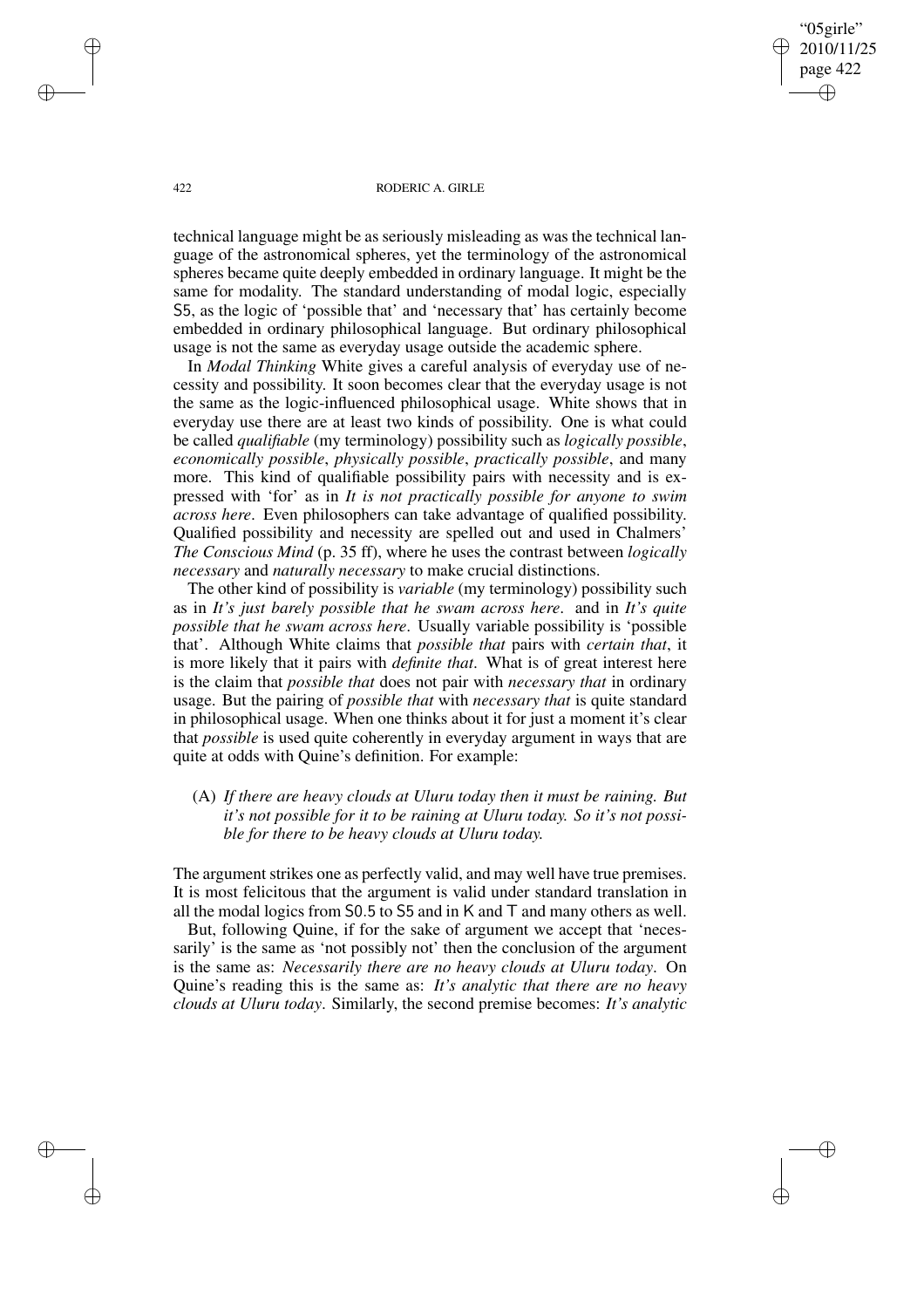✐

✐

✐

✐

*that it's not raining at Uluru today*. But neither the second premise nor the conclusion are analytic and so, considered in this way, the argument cannot be sound. If this is how we should take both the second premise and the conclusion of the argument then (A) is a logically unsound argument. That is not correct. Quine has failed properly to analyse the language of possibility and necessity in everyday usage and argumentation.

But things are no better for philosophical usage. In White's chapter about Necessity there is a section devoted to the philosophical usage of 'necessary', especially in the phrase 'necessary truth'. White shows how philosophical usage departs from everyday usage in important ways. For example, in everyday usage there is a contrast between necessary and unnecessary, as in the contrast between necessary and unnecessary expenses. But there is no such contrast between necessary and unnecessary truths. Well, there is more to White's discussions. White points out that there is a philosophical use of *necessity* which does not quite match ordinary usage. So even if there were an ordinary lay sense for conceptual truth, it may well not match philosophical usage. In his preliminary comments about *necessary truth* White says:

Truths share with results, consequences, inferences, connections and conditions, but not with journeys, deaths, apologies or expenses, the characteristic that they can be not necessary without being unnecessary. Necessary truths are contrasted with not necessary truths, but not with unnecessary truths. (pp. 92–93)

It might be added that it's hard even to make sense of 'unnecessary truth'. The philosophical usage is not so much different from ordinary usage as different from some ordinary usage and like some other. White also remarks:

Furthermore, a necessary truth, e.g., in logic or mathematics, is not necessary *for* something; it is necessary *because of* something. (p. 93)

Since White emphasises that the necessary-possibly duality in everyday usage is a duality of *possible for* and *necessary for*, the latter is an interesting comment that does distinguish necessary truth from necessary results, consequences, inferences, connections and conditions which are *necessary for* something or other. Quine also picks up on the purposive nature of necessity when he says in the one paragraph of observations:

Often [the ordinary construction 'necessarily'] connotes . . . a propositional attitude of purpose or resolve. (p. 195)

"05girle" 2010/11/25 page 423

✐

✐

✐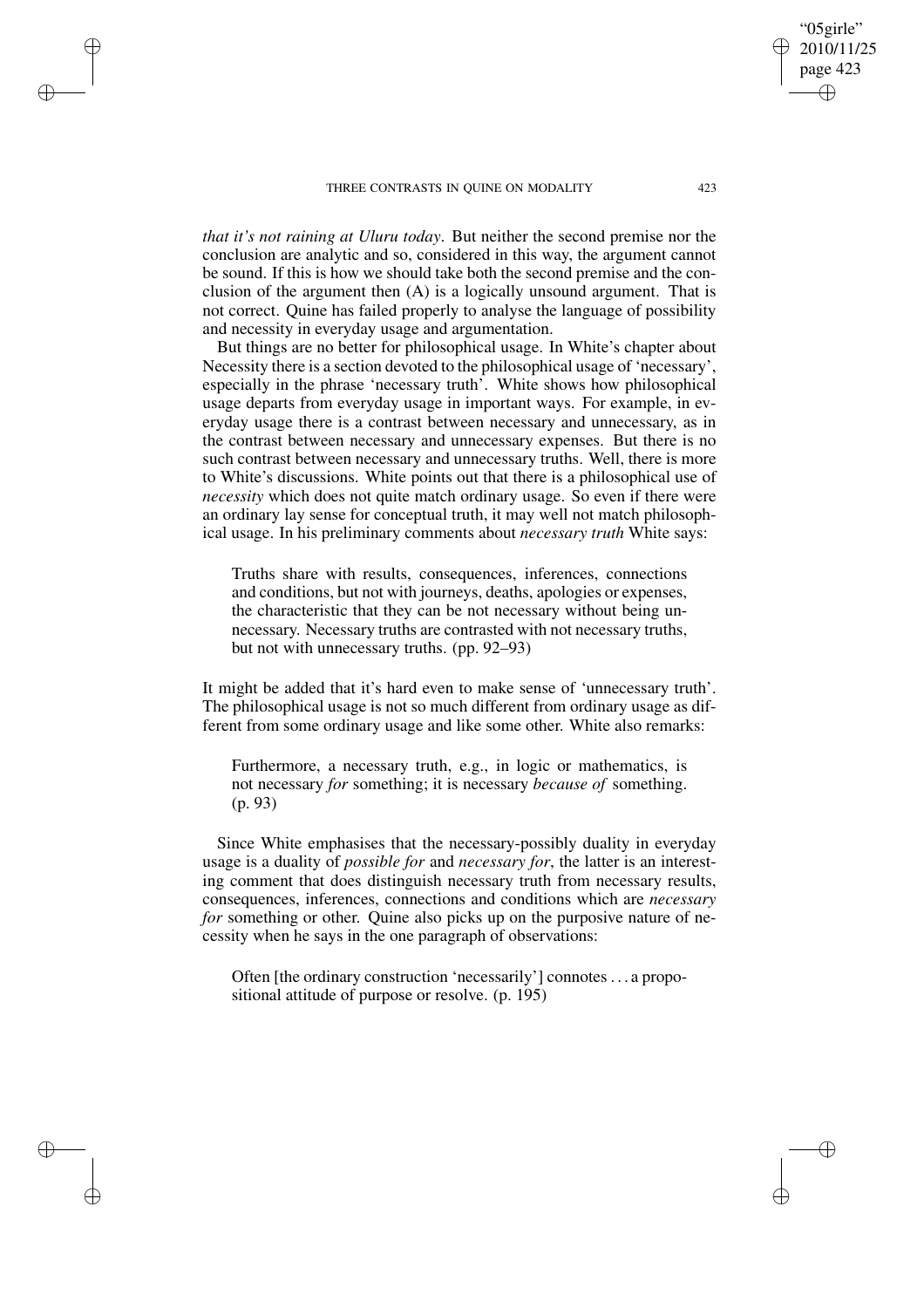### "05girle" 2010/11/25 page 424 ✐ ✐

✐

✐

### 424 RODERIC A. GIRLE

But this does not apply to necessary truth, as Quine also acknowledges. White goes on to say that there is a "curious anomaly in the philosophical phrase 'necessarily true'." A consequence of the anomaly is that to say:

that it is necessarily true that  $X$  is  $Y$  — which is logically equivalent to, though not the same as, saying that X is necessarily  $Y -$  is to use 'necessarily' in the ordinary way in which it is used in saying, e.g., that it is necessarily difficult to travel without a passport. But 'It is necessarily true that X is Y' and 'X is necessarily Y' are quite different from the usual philosophers' assertion that *X is Y* is a necessary truth. The latter implies the former, but not *vice versa*. (p. 94)

White is distinguishing philosopher talk from everyday usage. White takes this to be contrary to Quine's position in §41 (fn 6 p. 97). White might not be quite fair to Quine here, because Quine is at pains to differentiate what he is analysing from ordinary usage. White goes on to say:

The connection between *being necessarily true*, that is being a necessary truth, and *necessarily being true*, the former of which implies, but is not implied by, the latter, may be that for something necessarily to be true is to have its truth necessitated by something else . . . whereas for something to be necessarily true is to have its truth necessitated by itself as when it would be necessarily true that all men are male. (p. 94)

White provides an implication link between philosopher talk and ordinary usage. This would be of no great interest for Quine, except to make the obscurity of ordinary use flow, by a kind of *modus tollens*, into philosopher talk. But, White considers the distinction to be more than important for the case at hand. He thinks that failure to recognise the distinction is the source of persistent misunderstandings about the nature and implications of modality. Quine's too swift dealing with modality is in sharp methodological contrast with his dealing with matters such as quantification and identity.

### 4. *With and Without Possible Worlds Contrast*

The most obvious contrast to strike us when we read Quine's remarks about modality is the contrast between his complete lack of use of the possible world semantics and what one would expect in discussion today. We will consider two main things. First will be the agent-free intentional case of simple possibility and necessity, and second the agent-indexed case.

✐

✐

✐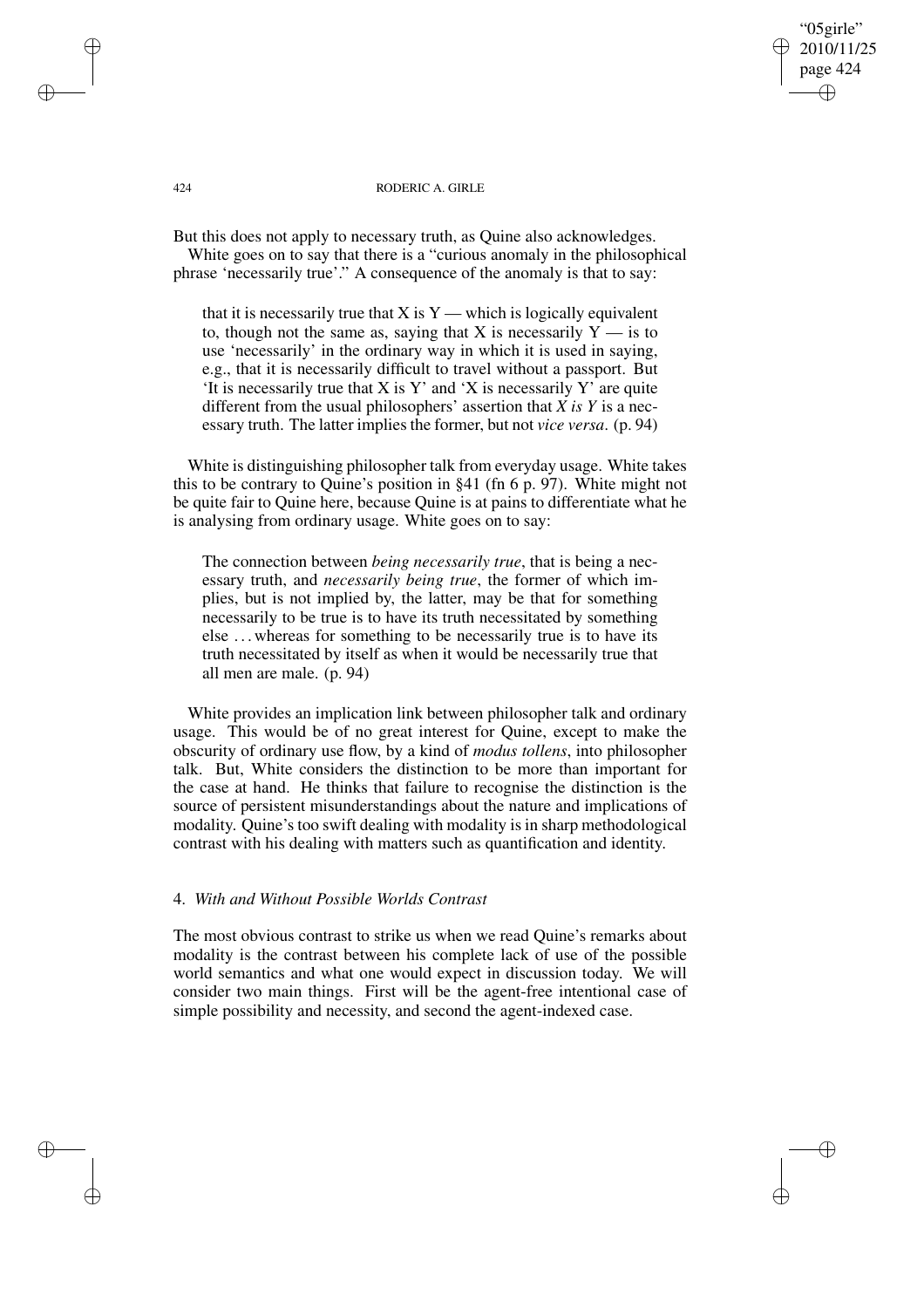✐

✐

✐

✐

We begin with the simplest of possible world semantics, the semantics for S5. If one considers the simple possible world semantics for S5, then it becomes clear that the  $\Box$  and  $\Diamond$  do not attribute properties such as 'being analytic' to propositions or sentences. The definitions which set out the truth conditions for  $\Box \alpha$  and  $\Diamond \alpha$  are usually something like:

 $\Box \alpha$  is true in a world w in a universe  $\Omega$  iff  $\alpha$  is true in every world in  $\Omega$ .

 $\Diamond \alpha$  is true in a world w in a universe  $\Omega$  iff  $\alpha$  is true in at least one world in  $\Omega$ .

There are two things to note. First, the modal symbols are being dealt with as propositional operators, just like tilde, ampersand and vel. This is in contrast to Quine's quotational approach. Second, and following from the first, these definitions are not attributing properties to  $\alpha$  other than being true in a world  $w$ .

The definitions above, while adequate for S5, leave implicit an important feature of possible world semantics. It is the accessibility relation between worlds. To make this explicit we need:

 $\Box$  $\alpha$  is true in a world w in a universe  $\Omega$  iff  $\alpha$  is true in every world in  $\Omega$  accessible to w.

 $\Diamond \alpha$  is true in a world w in a universe  $\Omega$  iff alpha is true in at least one world in  $\Omega$  accessible to w.

Although the accessibility relation can be restricted in various ways to provide possible world semantics for logics other than S5, we simply note the possibility. It turns out that the accessibility relation in S5 is an equivalence relation and can be easily left implicit. If we were to bring these definitions to bear on the second premise of argument (A) above to get:

*It's not possible for it to be raining at Uluru today* is true in w iff it's not true in any possible world accessible from  $w$  that it is raining at Uluru today.

Indeed, we can drop out the truth predicate and say:

*It's not possible for it to be raining in Uluru today* in w iff there is no possible world accessible from  $w$  where it's raining at Uluru today.

"05girle" 2010/11/25 page 425

✐

✐

✐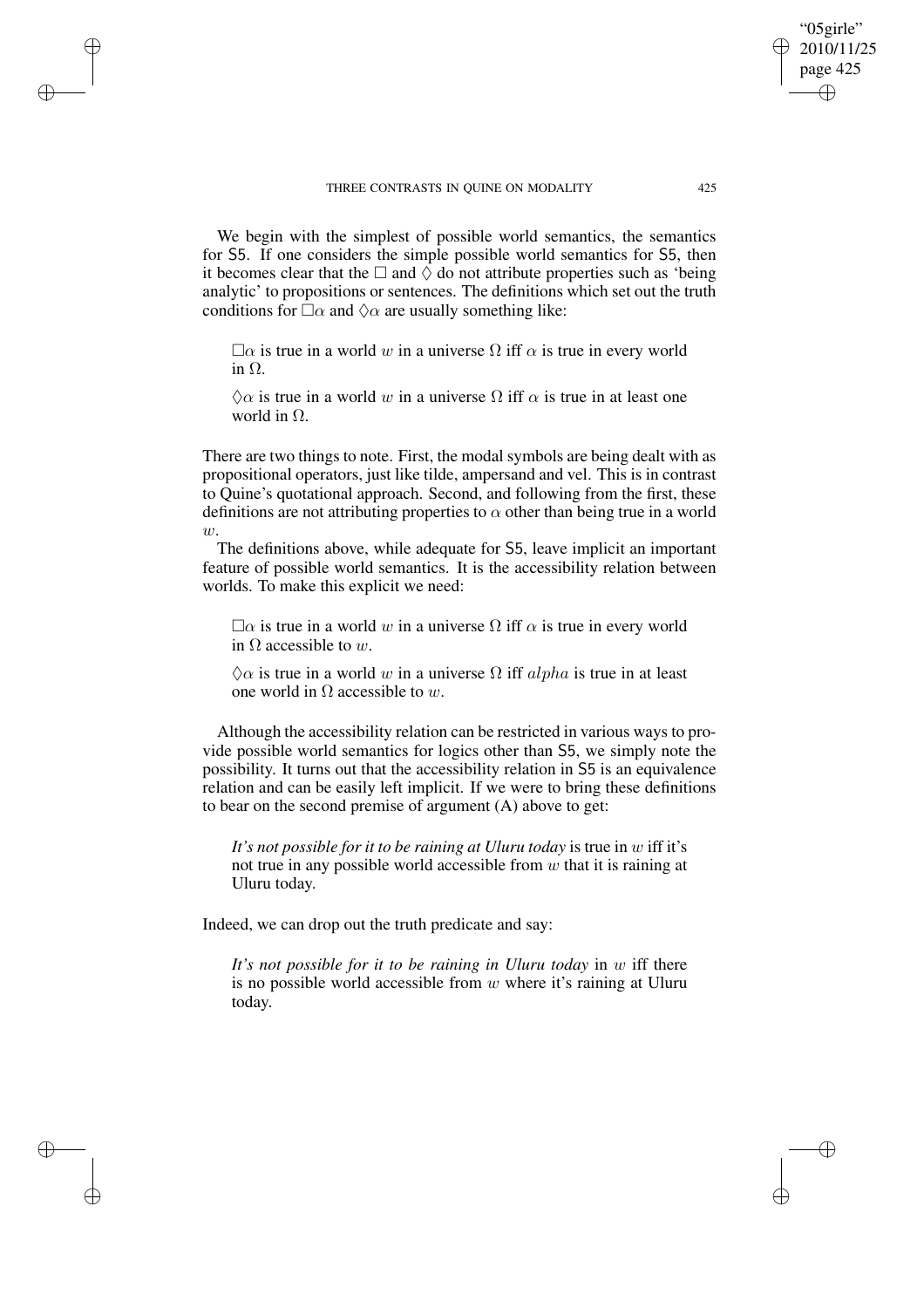"05girle" 2010/11/25 page 426 ✐ ✐

✐

✐

### 426 RODERIC A. GIRLE

Under a Quinean analysis the statement that *It's not possible for it to be raining at Uluru today* has to be seen in terms of analyticity. It will be true only if *It's raining at Uluru today* is analytically false. This just does not make sense.

Consider argument (A). Say we evaluate the argument by refutation by searching for a counter-example. If there is a counter-example then it will be a system (frame) of worlds, each accessible from some  $w$ , such that the premises are true in  $w$  and the conclusion false in  $w$ . In that context the first premise, *If there are heavy clouds at Uluru today then it must be raining* is true in w only if in each world accessible from w, *If there are heavy clouds at Uluru today then it is raining* (without the modal "must") is true. For the second premise to be true, in each world it will also be true that *It is not raining at Uluru today*. Together this implies that in every world accessible from w it is true by *modus tollens* that there are no heavy clouds at Uluru today. To complete the counter-example it has to be false that *It's not possible for there to be heavy clouds at Uluru today* in w. In other words that, *It is possible for there to be heavy clouds at Uluru today* is true in w. That means there will be at least one accessible world in which there are heavy clouds at Uluru today. That contradicts the implication above, and there is no counter-example. Argument (A) is valid. It is clear that necessity here does not mean analyticity, and yet a coherent account can be given of the validity of argument (A).

Consider now the agent-indexed case. In epistemic logic  $K_a$  reads as a *knows that.* The dual of  $K_a$  is  $P_a$ .  $P_a$   $p$  is usually read as "For all that a knows: p". Strictly it should be read as "a does not know that *not* p". While this difference is important in the long run, it is not crucial in this discussion. The usual reading can also be taken as "It's possible, for all that  $a$  knows, that  $p$ ." Epistemic logic can be seen as the logic of epistemic possibility. In that case the accessibility relations between worlds have to be indexed, so that accessibility becomes indexed epistemic accessibility. When the possible world semantics is agent indexed for deontic logic, the logic becomes a logic of moral possibility. We can also interpret an agent indexed modal logic such as D4 for belief possibility.

There is a sense in which possible world semantics is delivering us a science of a large part of the intentional. In that sense, Modal logic is subversive of Quine's position on both modality and propositional attitude. Among accounts of non-propositional intentionality, the most detailed is probably that found in Montague 1973. Obviously this goes far beyond anything in Quine.

✐

✐

✐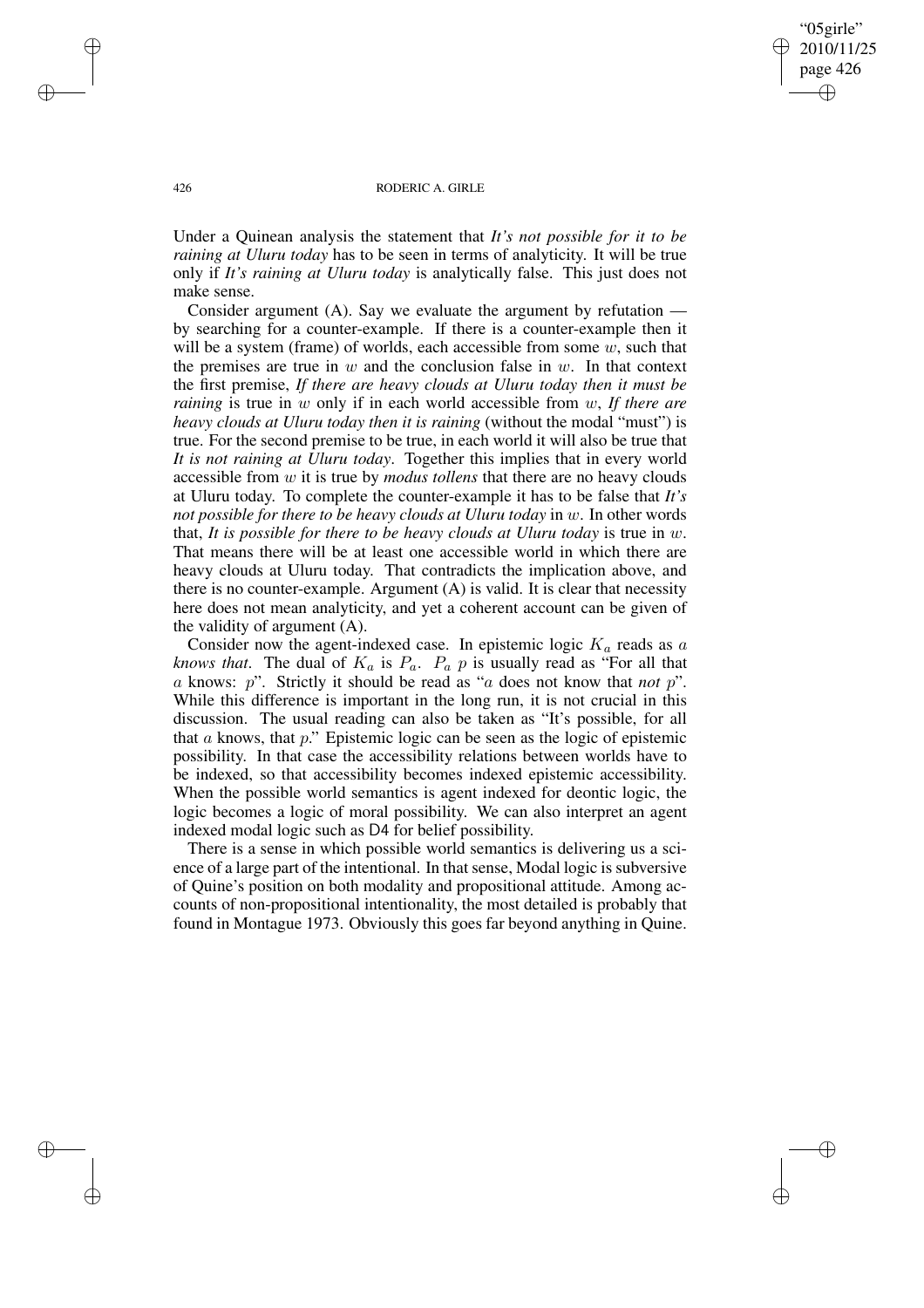### 5. *The Residual Problem*

✐

✐

✐

✐

There is a rather different kind of propositional attitude about which Quine raises a worrying issue in §45 of *Word and Object*. It is the issue of indirect quotation.

the question how far it may allowably deviate from direct quotation remains as alive as ever, . . .The problem here has evident affinities with that of translation. It even includes the latter, when the indirect quotation occurs between languages. (pp. 216–217)

So, we might say that Demosthenes believed that Philip was not to be trusted, but his actual words, had he ever said that Philip was not to be trusted, would have been in Greek, so clearly indirect quotation cannot be analysed as direct quotation. Quine makes clear that in many cases of propositional attitude he thinks that we are in a dramatic situation in which we imagine what the believer who uttered a certain sentence actually believed. There is an especial indeterminacy here, even if we exclude lies, mendacity and being carefully misleading. Even though it is clear that Quine broaches the issue because of his behaviouristic mistrust of 'mentalism', the motivation for raising the problem does not vitiate its reality.

# ACKNOWLEDGEMENT

I wish to acknowledge the considerable assistance of the editors in formulating this paper. The yet remaining deficiencies are wholly my own.

> Department of Philosophy The University of Auckland Private Bag 92019 Auckland New Zealand E-mail: r.girle@auckland.ac.nz

# REFERENCES

Chalmers, David J., 1996, *The Conscious Mind*, Oxford University Press, Oxford.

Girle, R.A, 2007, Parmenides Demythologised. *Logique et Analyse*, 199, pp. 253–268.

Hintikka, J.J.K., 1962, *Knowledge and Belief*, Cornell U.P., Ithaca.

"05girle" 2010/11/25 page 427

✐

✐

✐